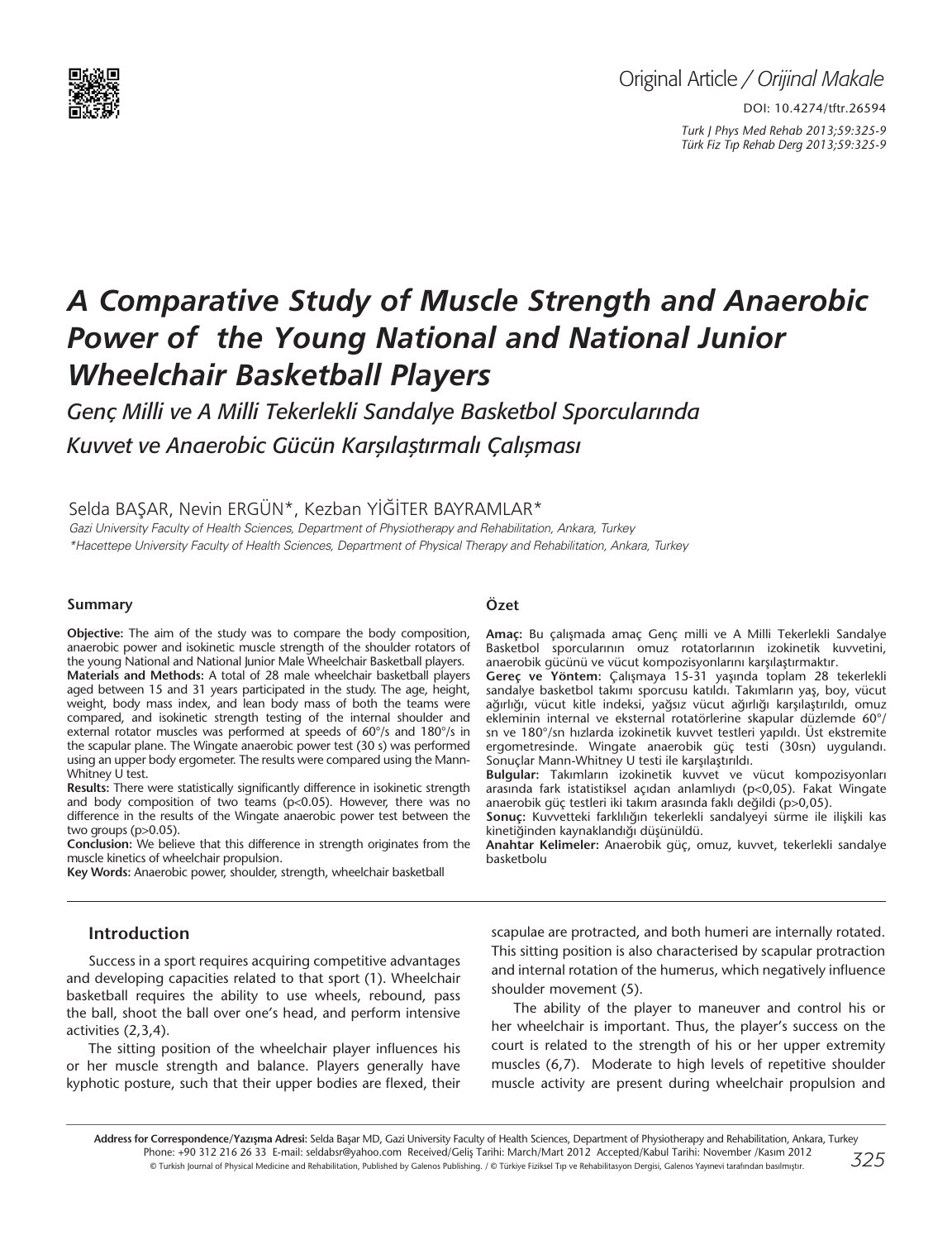place significant demands on the shoulder muscles when the activity is performed for more than 10-20 minutes (8). The rotator cuff and deltoid muscles and the long head of the biceps brachii are shoulder stabilisers. Some of the muscles may get stronger as a result of long-term wheelchair propulsion. Consequently, stabilising components of the shoulder are changed,thus, imbalance may occur in the shoulder joint (9). Numerous studies have demonstrated that muscular imbalance in the shoulder causes pain and injury in wheelchair users (10). Changed movement patterns may lead to the supraspinatus muscle to impinge between the humeral head and acromion, result in pain and inflammation and possibly cause rotator cuff tears (9).

Performance of wheelchair sportsmen on the court is more closely related to their anaerobic capacity than their aerobic capacity (11). The player needs to repeatedly move the wheelchair without sufficient rest. Thus, the player's recovery time is quite limited. The players need to stop and move frequently. Because this movement is fast and forceful, it also requires both anaerobic and aerobic capacities (12).

Physical fitness assessment for upper body of wheelchair basketball players is important in order to evaluate their physical condition. This helps health care team to obtain individual baseline data which is needed for developing an appropriate exercise program. The aim of the study was to determine adaptations which are obtained from regular training results of young and junior male wheelchair basketball players. For this purpose, this study compares the body composition, anaerobic power and isokinetic muscle strength of the shoulder rotators in the young national and national junior male wheelchair basketball players.

### **Materials and Methods**

#### **Participants**

This study included 28 male players of a basketball team. Subjects' height and weight were measured without shoes, and the subjects were asked to wear light clothing. Height was measured with a Harpenden stadiometer (Critikon Service Centre, Reading, UK) to the last complete 0.1 cm; weight was measured with a Soehnle digital electronic scale to the last complete 0.1 kg. The subjects were divided into two groups. Young national players present group I (n=14) and national junior players comprise group II (n=14). In Group I, ten players had poliomyelitis, 1 subject was with spinal cord injury (SCI), and 3 subjects with lower limb amputation. In group II, 7 players had poliomyelitis, 5 subjects was with SCI, and 2 subjects with lower limb amputation. Only the individuals that were free of instability, impingement or shoulder joint problems were included in the study. The right side was dominant in all of the players. The assessed parameters included the anaerobic power and peak shoulder rotator isokinetic torques in the scapular plane.

#### **Design and Procedures**

Before data collection began, the participants read and signed a consent form approved by the Hacettepe University ethics committee (Protocol # LUT06/50-31).The players' age, body height, body weight, anaerobic power and shoulder rotator muscle strength were assessed. To determine body composition in the players, the Futrex-5999/XL body composition analyser (13) (v 8.3, Futrex, Inc., Gaithersburg, Md) was used. Isokinetic shoulder rotator muscle strength tests were performed in the scapular plane at speeds of 60°/s and 180°/s (14) (Cybex Norm, Lumex Inc., Ronkonkoma, NY., 1997). After the Cybex Upper Body Ergometer (Cybex Inc., Ronkonkoma, New York, USA) was warmed up at a speed of 120°/s, 4 submaximal trials and 1 maximal trial were performed. Both groups were given isokinetic strength tests in the scapular plane. In a sitting position, the glenohumeral joint was adjusted to 30-45° of flexion and 45° of abduction. In both groups, this test was performed at speeds of  $60^{\circ}/s$ and 180°/s (5 and 10 repetitions, respectively). The peak torque (Nm), total work (J), acceleration time (s), endurance and deficit ratio were evaluated (15-17). To assess anaerobic power, the Wingate anaerobic power test (30 s) (WANT) protocol was used (Monark, Ergomedic 891E, Monark Exercise AS, Sweden) (18).

#### **Statistical Analyses**

The Mann-Whitney U test was used to compare the results. Non-parametric tests were used because the data were nonnormally distributed.

#### **Results**

The ages, body heights, and body weights of the players and group-related data are shown in Table 1. There were statistically significant differences between the two groups in body fat percentages, fat weights and body mass indices (p>0.05) (Figure 1). Young national wheelchair basketball players (group I) were older, had more body weight and sports experience (p<0.05).

Right shoulder internal rotator acceleration times in group I were shorter compared to group II (p<0.05) (Figure 2).

In group I, the peak left shoulder external rotator torques were higher and acceleration times were shorter compared to group II (p<0.05) (Figure 3).

No statistically significant differences were observed in deficit and endurance ratios between the two groups (p>0.05) (Figures 4 and 5).

When we compared the WANT results, it was found that the peak power, mean power, minimum power, fatigue index, peak-time and low-time values were similar in both groups (p>0.05) (Figure 6).

#### **Table 1. Physical characteristics of the players.**

| المتفاعل المتناسب          |                        |       |                  |           |  |  |
|----------------------------|------------------------|-------|------------------|-----------|--|--|
|                            | group $\lfloor$ (n=14) |       | group $II(n=14)$ |           |  |  |
|                            | Mean                   | SD    | Mean             | <b>SD</b> |  |  |
| Age (years)                | 26.10                  | 2.70  | 19.4             | $1.90*$   |  |  |
| Height (cm)                | 173.40                 | 12.50 | 173.2            | 11.70     |  |  |
| Body weight (kg)           | 68.50                  | 12.60 | 58.40            | $6.90*$   |  |  |
| Disability age (years)     | 16.21                  | 7.32  | 19.85            | 6.12      |  |  |
| Years of sports experience | 8.46                   | 3.4   | 3.77             | $1.79*$   |  |  |

 $*n<0.05$ 

Group I: young national wheelchair basketball players, Group II: national junior wheelchair basketball players.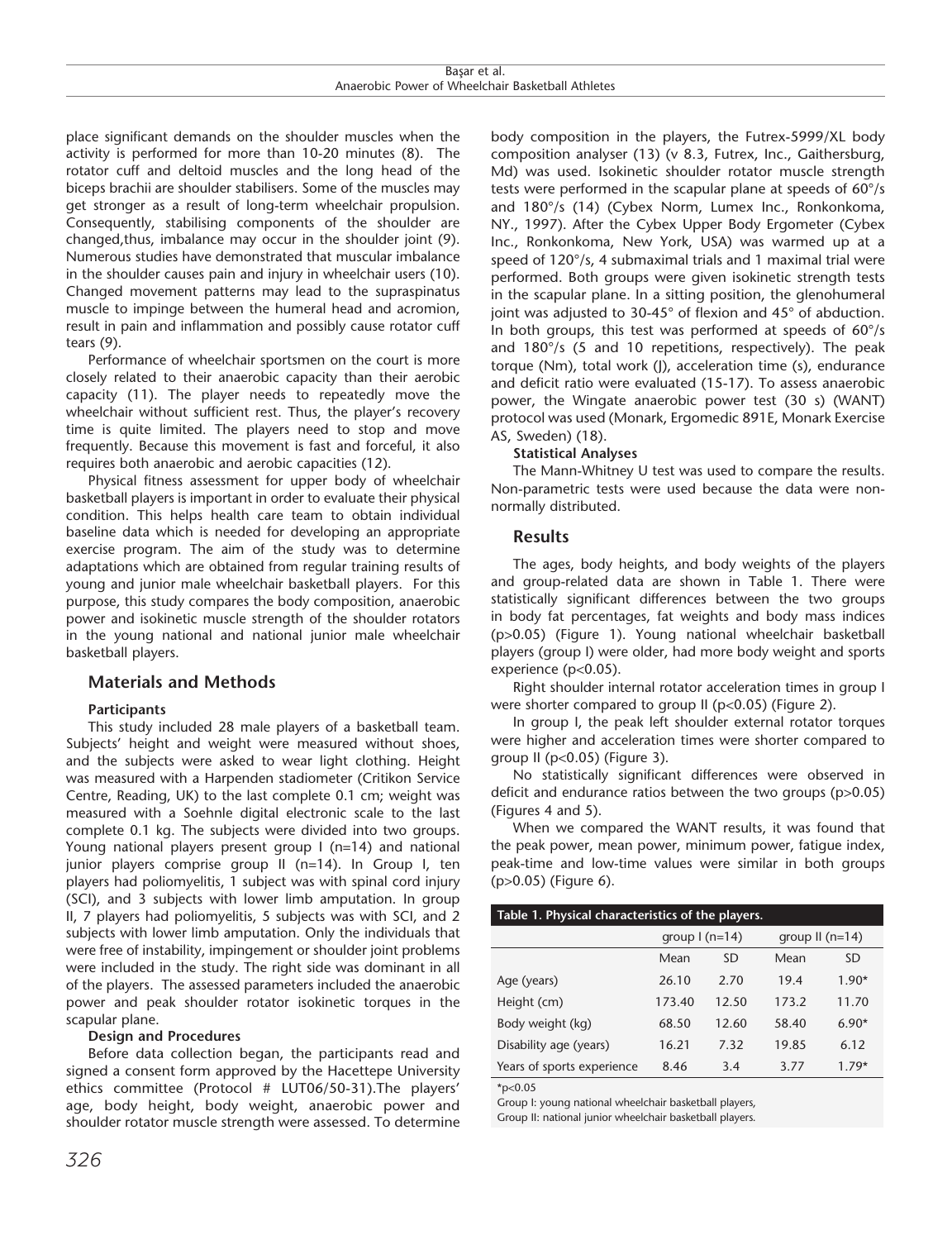Başar et al. Anaerobic Power of Wheelchair Basketball Athletes



Figure 1. Percentages of body fat, fat weight, lean body mass and BMI (\*p<0.05, \*\*p>0.05, Mann-Whitney U test).



Figure 2. Peak right shoulder torques, total work values, and acceleration times (\*p<0.05, \*\*p>0.05, Mann-Whitney U test. ER: External Rotation, IR: Internal Rotation, Acc. time: Acceleration Time).



Figure 3. Peak left shoulder torques, total work values, and acceleration times (\*p<0.05, \*\*p>0.05, Mann-Whitney U test. ER: External Rotation, IR: Internal Rotation, Acc. time :Acceleration Time).

#### **Discussion**

This study compared the body composition, anaerobic power and isokinetic muscle strength of the shoulder rotators of young national and national junior wheelchair basketball players.

When we assessed the percentage of body fat, fat weight, and body weight without fat, we found different values. Since



Figure 4. Endurance ratios of the players (p>0.05, Mann-Whitney U test. ER: External Rotation, IR: Internal Rotation).



Figure 5. Deficit ratios of the players (p>0.05, Mann-Whitney U test. ER: External Rotation, IR: Internal Rotation).



Figure 6. Peak-power, mean-power, minimum-power, fatique index, peak-time and low-time values of the WANT (p>0.05, Mann-Whitney U test).

we compared two different age groups, these findings might be accepted as natural. The lean body mass values were the same in the two groups. These results are very important because muscle strength is known to be related to lean body mass.

The endurance and strength of certain muscle groups were evaluated by isokinetic strength tests. The peak left shoulder external rotation torque values at 60 and 180°/s were significantly elevated in group I. The left side was not dominant in either group. The literature provides limited data on this subject. Bernard et al. (19) assessed the influence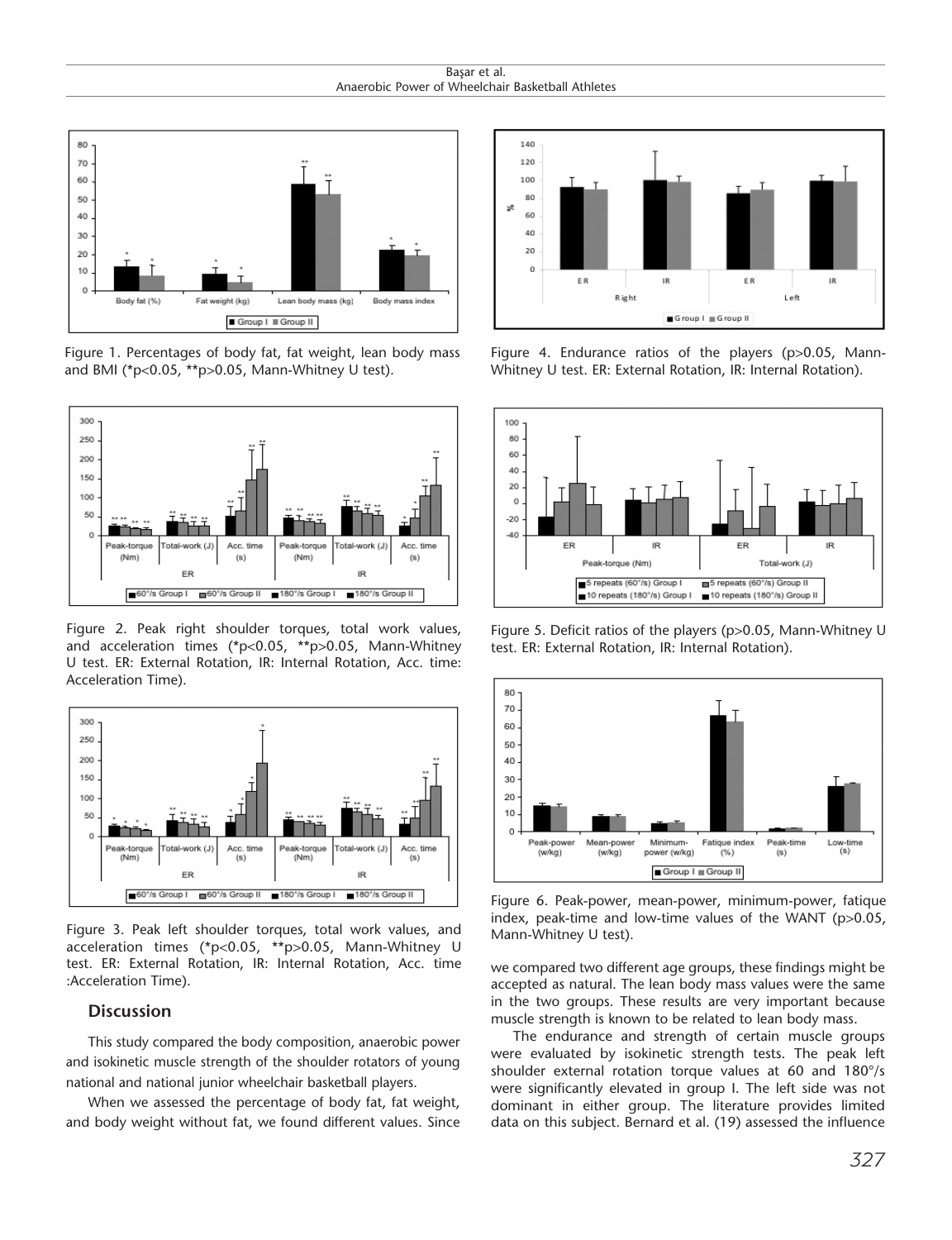| o c<br>aı.                                                                                              |  |
|---------------------------------------------------------------------------------------------------------|--|
| hletes<br>M<br>ים <i>ו</i> ∧יר<br>יומנ<br>nai<br>، امہ<br>$\cdots$<br>זו זו<br>ı⊿⊬<br><b>DANKE</b><br>. |  |

of propulsion and the level of injury on isokinetic shoulder rotational strength. The authors observed increased peak power and mean external rotator power on the non-dominant side in mild and severely paraplegic individuals. In addition, they found that the external rotators on the non-dominant side have greater peak power and mean power than the internal rotators. They tested the shoulder joint rotation of class 1, 2 and 3 basketball players at speeds of 60°/s and 80°/s and observed that the ratios on the dominant side were elevated with respect to the non-dominant side (20). The authors did not observe any significant differences in the peak torque values across the groups. However, the nondominant/dominant external rotation torque ratios were significantly different in class 1. In addition, the class 1 values were significantly lower than those of the other classes. They concluded that individuals in class 1 were substantially more dependent on wheelchairs than other individuals.

Players use their external rotators when pushing their wheelchairs forward. During wheelchair basketball training, propulsion is the principal and longest-lasting activity (compared to pushing back).

We believe that this difference originates from the muscle kinetics of wheelchair propulsion. Wheelchair propulsion involves two phases: propulsion and recovery. It has been proposed that, after many years of propulsion, the muscles that are active during the push phase become stronger. However, the muscles that are used for recovery remain at the same strength (1). An internal rotation moment has been observed during the push phase of the propulsion cycle, which would indicate a need for external rotator muscle activity. This was confirmed by the presence of electromyographic (EMG) activity of the infraspinatus and the absence of EMG activity of the subscapularis during wheelchair propulsion (21). It has been proposed that these muscle groups become stronger during long-term wheelchair propulsion. Selective muscle strengthening and endurance training are crucial for obtaining and maintaining optimum shoulder function in wheelchair basketball athletes.

Based on the isokinetic test results, the peak torque, total work and acceleration time values were significantly greater in group I for the acceleration time of right shoulder internal rotation at a speed of  $60^{\circ}/s$ . This was also the case for the peak torque and acceleration time of left shoulder external rotation at speeds of 60°/s and 180°/s. These findings indicate that peak torques and acceleration times in the young national team were superior to those of the national junior team. We suggest that these differences in acceleration time and peak torque originated from sport-specific skills and differences in the training habits of the players. No differences in the deficit and endurance ratios were observed. To the best of our knowledge, a study similar to ours that compares the deficit and endurance ratios of wheelchair players at various ages is not present in the literature.

In recent years, anaerobic exercise tests have been developed to estimate metabolic energy capacity during short-term exercise (7,22). There are special test protocols that measure anaerobic capacities of players to assess their accelerated performances. WANT has been performed on able-bodied athletes for many years. This protocol is a good assessment method, particularly for individuals with lower-extremity injuries (22).

Since the athletes in group I had many years of sports experience, it might be expected that their WANT results (especially peak power and mean power) would be significantly elevated. However, we observed no significant differences in WANT parameters between the two groups. The limited number of players in each group may have contributed to this result. Different data may be obtained from groups with different ages.

Veeger et al. (15) studied anaerobic power of wheelchairdependent individuals. The authors classified the individuals according to their lesion levels and studied their anaerobic power using the 30 s acceleration test and a wheelchair ergometer. They observed no significant differences between the groups. This is similar to our results.

This study investigated the different isokinetic muscle strengths and anaerobic power values in the young national and national junior wheelchair basketball players. In wheelchair basketball players, the classification criteria and correlation between the test power and power parameters of the wheelchair treadmill, wheelchair and ergometer during short-term exercise require further study. We believe that because there is no previous research on this subject, this study will enrich the literature by leading the way for other studies.

#### **Conflict of Interest**

Authors reported no conflicts of interest.

#### **References**

- 1. Malone LA, Gervais PL, Steadward RD. Shooting mechanics related to player classification and free throw success in wheelchair basketball. J Rehabil Res Dev 2002;39:701-9.
- 2. Burnham RS, Steadward RD. Upper extremity peripheral nerve entrapments among wheelchair athletes: prevalence, location, and risk factors. Arc Phys Med Rehabil 1994;75:519-24.
- 3. Curtis KA, Black K. Shoulder pain in female wheelchair basketball players. J Orthop Sports Phys Ther 1999;29:225-31.
- 4. Curtis KA, Dillon DA. Survey of wheelchair athletic injuries: common patterns and prevention. Paraplegia 1985;23:170-5.
- 5. Burnham RS, Curtis KA, Reid DC. Shoulder problem in the wheelchair athlete. In: Petrone FA, editor. The Athlete's Shoulder. McGraw Hill, New York; 1994:375-81.
- 6. Nash MS, van de Ven I, van Elk N, Johnson BM. Effects of circuit resistance training on fitness attributes and upper-extremity pain in middle-aged men with paraplegia. Arch Phys Med Rehabil 2007;88:70-5.
- 7. Price R, Ashwell ZR, Chang MW, Boninger ML, Koontz AM, Sisto SA. Upper-limb joint power and its distribution in spinal cord injured wheelchair users: steady-state self-selected speed versus maximal acceleration trials. Arch Phys Med Rehabil 2007;88:456-63.
- 8. Mulroy SJ, Gronley JK, Newsam CJ, Perry J. Electromyographic activity of shoulder muscles during wheelchair propulsion by paraplegic persons. Arch Phys Med Rehabil 1996;77:187-93.
- 9. Ambrosio F, Boninger ML, Souza AL, Fitzgerald SG, Koontz AM, Cooper RA. Biomechanics and strength of manual wheelchair users. J Spinal Cord Med 2005;28:407-14.
- 10. Fullerton HD, Borckardt JJ, Alfano AP. Shoulder pain: a comparison of wheelchair athletes and nonathletic wheelchair users. Med Sci Sports Exerc 2003;35:1958-61.